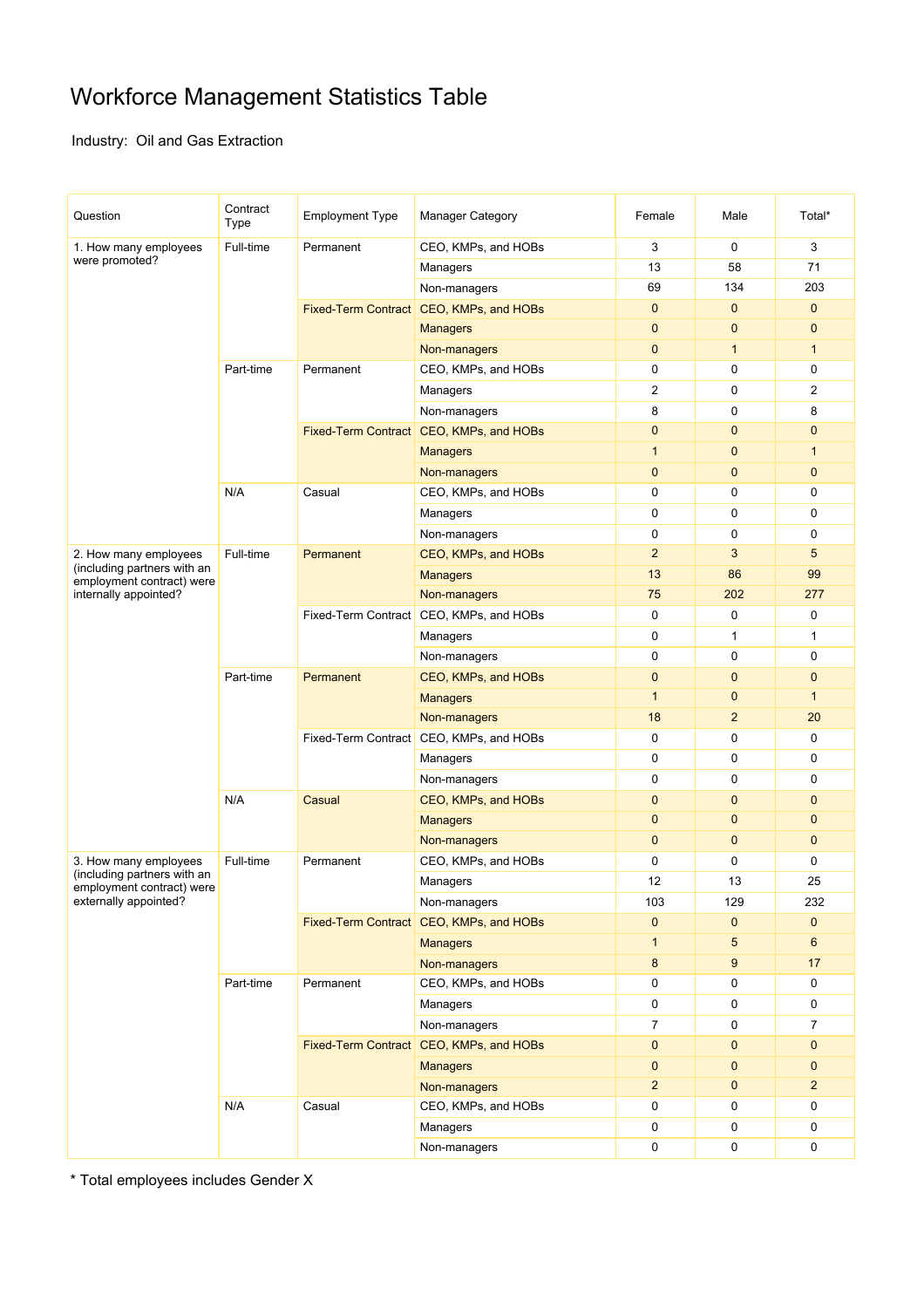## Workforce Management Statistics Table

Industry: Oil and Gas Extraction

| Question                                                                                              | Contract<br>Type | <b>Employment Type</b>                  | <b>Manager Category</b>                 | Female                    | Male                       | Total*                      |
|-------------------------------------------------------------------------------------------------------|------------------|-----------------------------------------|-----------------------------------------|---------------------------|----------------------------|-----------------------------|
| 4. How many employees<br>(including partners with an<br>employment contract)<br>voluntarily resigned? | Full-time        | Permanent                               | CEO, KMPs, and HOBs                     | $\mathbf 0$               | $\mathbf{1}$               | $\mathbf{1}$                |
|                                                                                                       |                  |                                         | Managers                                | $\overline{4}$            | 28                         | 32                          |
|                                                                                                       |                  |                                         | Non-managers                            | 61                        | 128                        | 189                         |
|                                                                                                       |                  |                                         | Fixed-Term Contract CEO, KMPs, and HOBs | $\mathbf{0}$              | $\mathbf{0}$               | $\mathbf{0}$                |
|                                                                                                       |                  |                                         | <b>Managers</b>                         | $\mathbf{0}$              | $\mathbf 0$                | $\mathbf{0}$                |
|                                                                                                       |                  |                                         | Non-managers                            | 3                         | 3                          | $6\phantom{1}$              |
|                                                                                                       | Part-time        | Permanent                               | CEO, KMPs, and HOBs                     | 0                         | 0                          | 0                           |
|                                                                                                       |                  |                                         | Managers                                | $\overline{2}$            | 1                          | 3                           |
|                                                                                                       |                  |                                         | Non-managers                            | 14                        | $\mathbf{1}$               | 15                          |
|                                                                                                       |                  |                                         | Fixed-Term Contract CEO, KMPs, and HOBs | $\mathbf{0}$              | $\mathbf{0}$               | $\mathbf{0}$                |
|                                                                                                       |                  |                                         | <b>Managers</b>                         | $\mathbf{0}$              | $\mathbf 0$                | $\mathbf{0}$                |
|                                                                                                       |                  |                                         | Non-managers                            | $\mathbf{1}$              | $\mathbf 0$                | $\mathbf{1}$                |
|                                                                                                       | N/A              | Casual                                  | CEO, KMPs, and HOBs                     | 0                         | 0                          | 0                           |
|                                                                                                       |                  |                                         | Managers                                | $\mathbf 0$               | 0                          | $\mathbf 0$                 |
|                                                                                                       |                  |                                         | Non-managers                            | $\mathbf 0$               | 0                          | $\mathbf 0$                 |
| 5. How many employees                                                                                 | Full-time        | Permanent                               | CEO, KMPs, and HOBs                     | $\mathbf 0$               | $\mathbf 0$                | $\mathbf{0}$                |
| have taken primary carer's<br>parental leave (paid and/or                                             |                  |                                         | <b>Managers</b>                         | 3                         | 6                          | 9                           |
| unpaid)?                                                                                              |                  |                                         | Non-managers                            | 34                        | 32                         | 66                          |
|                                                                                                       |                  |                                         | Fixed-Term Contract CEO, KMPs, and HOBs | $\mathbf 0$               | 0                          | $\mathbf 0$                 |
|                                                                                                       |                  |                                         | Managers                                | $\mathbf 0$               | 0                          | 0                           |
|                                                                                                       |                  |                                         | Non-managers                            | 0                         | 0                          | 0                           |
|                                                                                                       | Part-time        | Permanent                               | CEO, KMPs, and HOBs                     | $\mathbf{0}$              | $\mathbf 0$                | $\mathbf{0}$                |
|                                                                                                       |                  |                                         | <b>Managers</b>                         | $\mathbf 1$               | $\mathbf{0}$               | $\mathbf{1}$                |
|                                                                                                       |                  |                                         | Non-managers                            | 19                        | $\mathbf 0$                | 19                          |
|                                                                                                       |                  | Fixed-Term Contract CEO, KMPs, and HOBs |                                         | 0                         | 0                          | 0                           |
|                                                                                                       |                  |                                         | Managers                                | $\mathbf 0$               | 0                          | 0                           |
|                                                                                                       |                  |                                         | Non-managers                            | $\mathbf 0$               | 0                          | 0                           |
|                                                                                                       | N/A              | Casual                                  | CEO, KMPs, and HOBs                     | $\mathbf{0}$              | $\mathbf 0$                | $\mathbf{0}$                |
|                                                                                                       |                  |                                         | <b>Managers</b>                         | $\mathbf{0}$              | 0                          | $\mathbf{0}$                |
|                                                                                                       |                  |                                         | Non-managers                            | $\mathbf{0}$              | $\mathbf 0$                | $\mathbf{0}$                |
| 6. How many employees                                                                                 | Full-time        | Permanent                               | CEO, KMPs, and HOBs                     | 0                         | 0                          | 0                           |
| have taken secondary<br>carer's parental leave (paid<br>and/or unpaid)?                               |                  |                                         | Managers                                | $\mathbf 0$               | 8                          | 8                           |
|                                                                                                       |                  |                                         | Non-managers                            | 1                         | 81                         | 82                          |
|                                                                                                       |                  | Fixed-Term Contract CEO, KMPs, and HOBs |                                         | $\mathbf{0}$              | $\mathbf 0$                | $\mathbf 0$                 |
|                                                                                                       |                  |                                         | <b>Managers</b>                         | $\mathbf{0}$              | $\mathbf 0$                | $\mathbf{0}$                |
|                                                                                                       |                  |                                         | Non-managers                            | $\pmb{0}$                 | $\mathbf{1}$               | $\mathbf{1}$                |
|                                                                                                       | Part-time        | Permanent                               | CEO, KMPs, and HOBs                     | 0                         | 0                          | 0                           |
|                                                                                                       |                  |                                         | Managers                                | 0                         | 0                          | 0                           |
|                                                                                                       |                  |                                         | Non-managers                            | $\pmb{0}$                 | 1                          | 1                           |
|                                                                                                       |                  |                                         |                                         |                           | $\mathbf 0$                | $\mathbf{0}$                |
|                                                                                                       |                  |                                         | Fixed-Term Contract CEO, KMPs, and HOBs | $\pmb{0}$                 |                            |                             |
|                                                                                                       |                  |                                         | <b>Managers</b>                         | $\pmb{0}$<br>$\mathbf{0}$ | $\mathbf 0$<br>$\mathbf 0$ | $\mathbf{0}$<br>$\mathbf 0$ |
|                                                                                                       |                  | Casual                                  | Non-managers                            |                           |                            |                             |
|                                                                                                       | N/A              |                                         | CEO, KMPs, and HOBs                     | 0                         | 0                          | 0                           |
|                                                                                                       |                  |                                         | Managers                                | 0                         | 0                          | 0                           |
|                                                                                                       |                  |                                         | Non-managers                            | 0                         | 0                          | 0                           |

\* Total employees includes Gender X